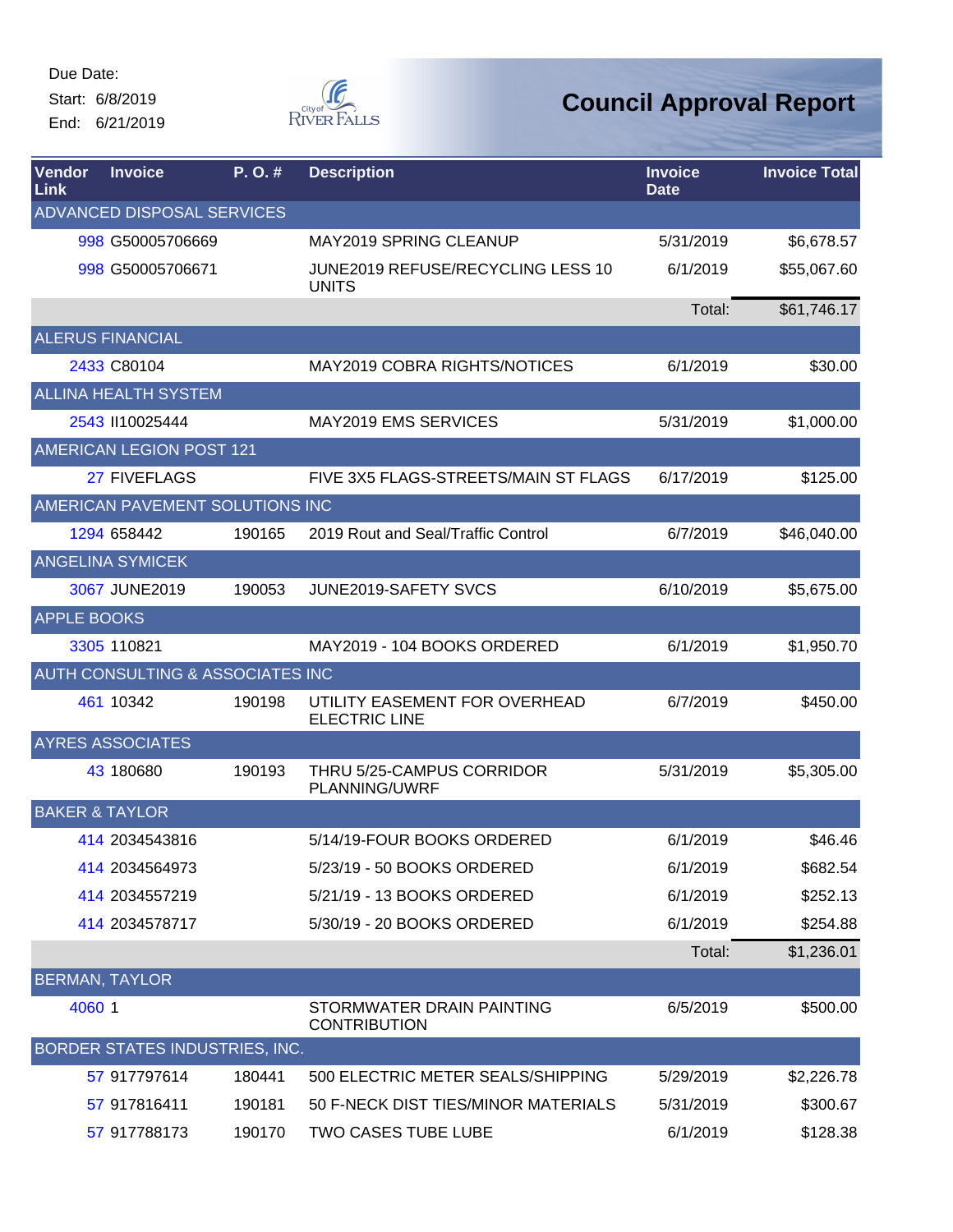Start: 6/8/2019

End: 6/21/2019



| Vendor<br>Link     | <b>Invoice</b>                      | P. O. # | <b>Description</b>                                        | <b>Invoice</b><br><b>Date</b> | <b>Invoice Total</b> |
|--------------------|-------------------------------------|---------|-----------------------------------------------------------|-------------------------------|----------------------|
|                    | 57 917788173/SHI<br><b>PPING</b>    |         | SHIPPING/TWO CASES TUBE LUBE                              | 6/1/2019                      | \$63.58              |
|                    | 57 917853943                        | 190173  | STAPLES/ARRESTORS/CABLES-WPPI<br>MINOR/INV                | 6/6/2019                      | \$9,611.04           |
|                    | 57 917853944                        | 190185  | LOCKNUTS/MACHINE BOLTS-WPPI/MINOR<br><b>MATERIALS</b>     | 6/6/2019                      | \$228.60             |
|                    | 57 917863193                        | 190185  | 11 POLE TOP PINS/MINOR MATERIAL                           | 6/7/2019                      | \$69.30              |
|                    |                                     |         |                                                           | Total:                        | \$12,628.35          |
| <b>CENTURYLINK</b> |                                     |         |                                                           |                               |                      |
|                    | 1796 1469582710                     |         | <b>MAY2019 LONG DISTANCE PHONE</b>                        | 5/31/2019                     | \$7.58               |
|                    | COMPUTER INTEGRATION TECHNOLOGY     |         |                                                           |                               |                      |
|                    | 379 114494                          |         | ONE YR SSL-ESCADA.RFCITY.ORG-EXP<br>5/6/2020              | 5/31/2019                     | \$80.00              |
|                    | 379 113947                          |         | 2YR UCC RENEWAL-EXP 3/26/2021                             | 6/1/2019                      | \$340.00             |
|                    | 379 278926                          |         | ZIX GATEWAY SECURE MESSAGING/SET<br><b>UP FEES</b>        | 6/6/2019                      | \$457.00             |
|                    |                                     |         |                                                           | Total:                        | \$877.00             |
|                    | <b>CREDIT SERVICE INTERNATIONAL</b> |         |                                                           |                               |                      |
|                    | 3843 51399                          |         | PPE 06/16/19                                              | 6/21/2019                     | \$200.00             |
|                    | CRYSTEEL TRUCK EQUIPMENT INC        |         |                                                           |                               |                      |
|                    | 1671 F44277                         | 190190  | PLOW FOR WASTEWATER VEHICLE                               | 5/1/2019                      | \$7,801.81           |
| <b>CURTIS, RAY</b> |                                     |         |                                                           |                               |                      |
|                    | 427 2019TOOLALLO<br>WANCE2          |         | 2019 TOOL ALLOWANCE BALANCE                               | 6/19/2019                     | \$205.82             |
|                    | <b>CYCLONE FENCE INC</b>            |         |                                                           |                               |                      |
|                    | 2395 325                            |         | TWO AUTO LATCH GATE LATCHES/DOG<br><b>PARK</b>            | 6/11/2019                     | \$80.00              |
|                    | DARRELL L DUNN & ROBIN J DUNN       |         |                                                           |                               |                      |
|                    | 4065 PROJECT7200-<br>02-23          |         | 456 HANSON DR-JUG HANDLE/HWY<br><b>SAFETY IMPROVEMENT</b> | 6/19/2019                     | \$228,500.00         |
|                    | DARRELL'S SEPTIC SERVICE INC        |         |                                                           |                               |                      |
|                    | 85 28075                            |         | RENTAL/BASEBALL&TBALL-<br>WESTSIDE/GREENWOOD              | 6/1/2019                      | \$225.11             |
|                    | 85 28075-1                          | 190071  | RENTALS-DOG/DRY RUN/HOFFMAN PARKS                         | 6/1/2019                      | \$429.16             |
|                    | 85 28075-2                          |         | RENTAL-PICKLEBALL COURTS/GLEN PARK                        | 6/1/2019                      | \$45.96              |
|                    | 85 28182                            |         | MAY2019 RESTROOM RENTAL-CLEAN UP<br><b>DAYS</b>           | 6/1/2019                      | \$90.00              |
|                    | 85 28173                            | 190071  | MAY2019 KINNI OFF-ROAD/RESTROOM<br><b>CLEANING</b>        | 6/7/2019                      | \$50.00              |
|                    |                                     |         |                                                           | Total:                        | \$840.23             |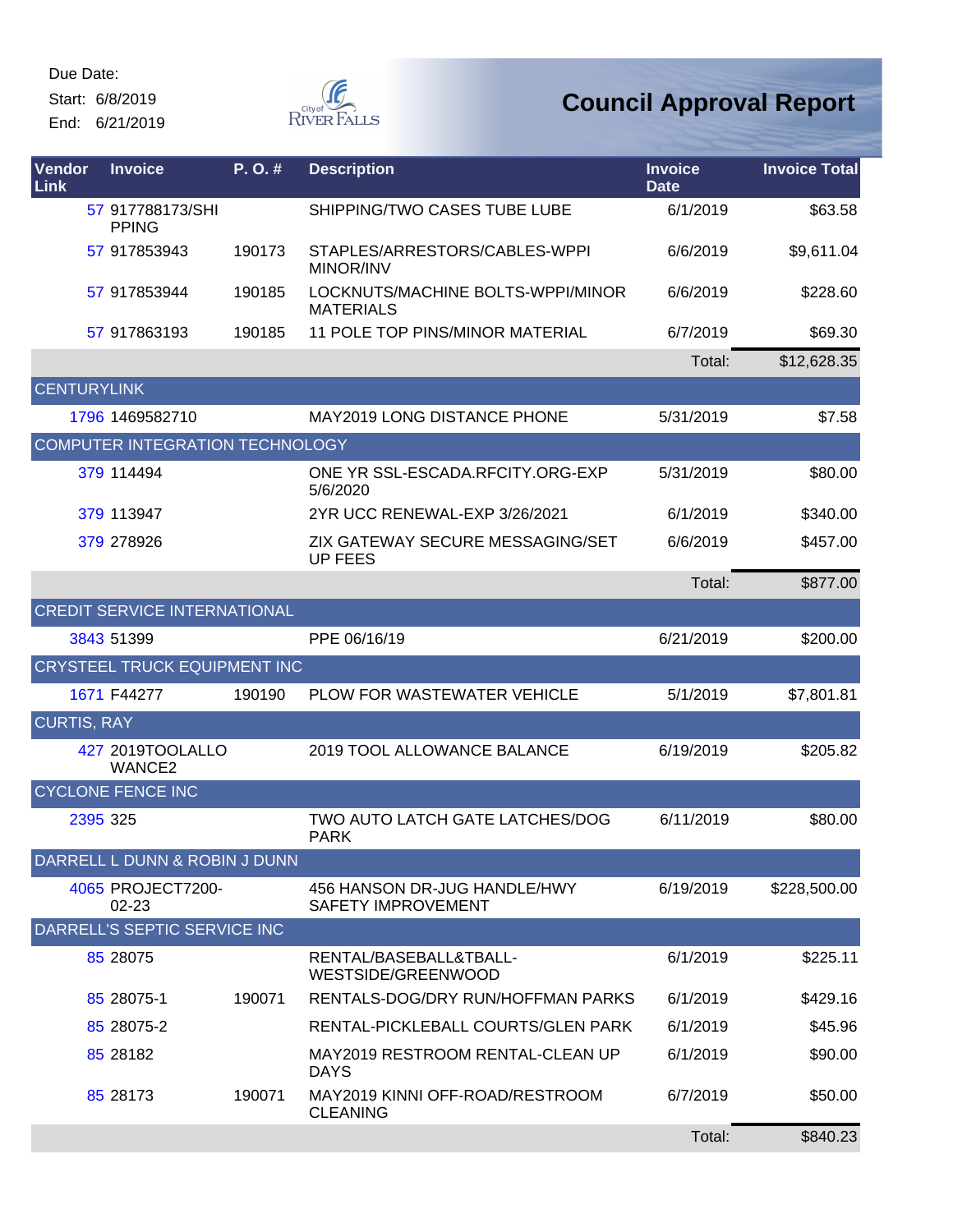Start: 6/8/2019

End: 6/21/2019



| <b>Vendor</b><br>Link | <b>Invoice</b>                         | P.O.#  | <b>Description</b>                                        | <b>Invoice</b><br><b>Date</b> | <b>Invoice Total</b> |
|-----------------------|----------------------------------------|--------|-----------------------------------------------------------|-------------------------------|----------------------|
|                       | <b>EARTHWORKS LANDSCAPE</b>            |        |                                                           |                               |                      |
|                       | 890 5298                               |        | <b>14 CITY HANGING BASKETS</b>                            | 6/15/2019                     | \$1,400.00           |
| <b>EFTPS</b>          |                                        |        |                                                           |                               |                      |
|                       | 7 51395                                |        | PPE 06/16/19                                              | 6/21/2019                     | \$74,105.38          |
|                       | <b>EMERGENCY CARE CONSULTANTS</b>      |        |                                                           |                               |                      |
|                       | 3028 2234                              | 190090 | MAY2019 DR DUREN SVC/PHYSICIAN<br><b>RESOLUTION</b>       | 5/31/2019                     | \$1,500.00           |
|                       | <b>ENTERPRISE FM TRUST</b>             |        |                                                           |                               |                      |
|                       | 456 FBN3725175                         | 190043 | JUNE2019 MOTOR POOL/BLDG INSP                             | 6/5/2019                      | \$1,878.22           |
|                       | <b>ENVISIONWARE INC</b>                |        |                                                           |                               |                      |
|                       | 4027 INV-US-42700                      |        | <b>CIRCULATION TECHNOLOGY-</b><br><b>INVENTORY/ALERTS</b> | 6/5/2019                      | \$34,962.92          |
|                       | <b>EXPRESS PERSONNEL SERVICES</b>      |        |                                                           |                               |                      |
|                       | 109 22343492                           |        | <b>WKEND 5/19 26.5HRS COMM</b><br><b>INTERN/HAYES</b>     | 6/1/2019                      | \$464.28             |
|                       | 109 22388649                           |        | WKEND 5/26 20HRS-COMM INTERN/HAYES                        | 6/1/2019                      | \$350.40             |
|                       | 109 22412985                           | 190153 | WKEND 6/2 STREETS TEMPS-96HRS<br>BELL/SMITS/SIMONSON      | 6/4/2019                      | \$1,840.32           |
|                       | 109 22412986                           | 190153 | WKEND 6/2 PARKS TEMPS-144HRS<br>ERIE/ROST/YOUNG           | 6/4/2019                      | \$2,658.24           |
|                       | 109 22412984                           |        | WKEND 6/2 17HRS-COMM INTERN/HAYES                         | 6/4/2019                      | \$297.84             |
|                       | 109 22444708                           | 190153 | <b>WKEND 6/9 120HRS-</b><br>BELL/SMITS/SIMONSON           | 6/11/2019                     | \$2,300.40           |
|                       | 109 22444709                           | 190153 | WKEND 6/9 231.33HRS-PARK MAINT TEMPS                      | 6/11/2019                     | \$4,270.35           |
|                       | 109 22479507                           | 190153 | WKEND 6/16 288.32HRS-PARKS TEMP<br><b>HELPT</b>           | 6/18/2019                     | \$4,583.99           |
|                       | 109 22479506                           | 190153 | WKEND 6/16 112HRS-STREET TEMP HELP                        | 6/18/2019                     | \$2,147.04           |
|                       | 109 22479508                           | 190021 | WKEND 6/16 24HRS GLAUBITZ/WATER<br><b>TEMP HELP</b>       | 6/18/2019                     | \$443.04             |
|                       |                                        |        |                                                           | Total:                        | \$19,355.90          |
|                       | <b>FBA SPLICING LLC</b>                |        |                                                           |                               |                      |
|                       | 3826 2118                              |        | FIBER SPLITTING/WINTER SUB & WWTP                         | 6/17/2019                     | \$895.00             |
|                       | <b>FBG SERVICE CORPORATION</b>         |        |                                                           |                               |                      |
|                       | 364 849611                             | 190192 | May2019 Custodial Services-Hoffman Park                   | 5/31/2019                     | \$543.00             |
|                       | FIRST NATIONAL BANK - RF SECTION 125   |        |                                                           |                               |                      |
|                       | 6 51394                                |        | PPE 06/16/19                                              | 6/21/2019                     | \$4,070.81           |
|                       | FIRST NATIONAL BANK OF RIVER FALLS INC |        |                                                           |                               |                      |
|                       | <b>115 LOANXXX4914</b>                 |        | PW EQUIPMENT/TRAIL/LIBRARY LOAN<br><b>PYMT DUE</b>        | 6/11/2019                     | \$60,286.86          |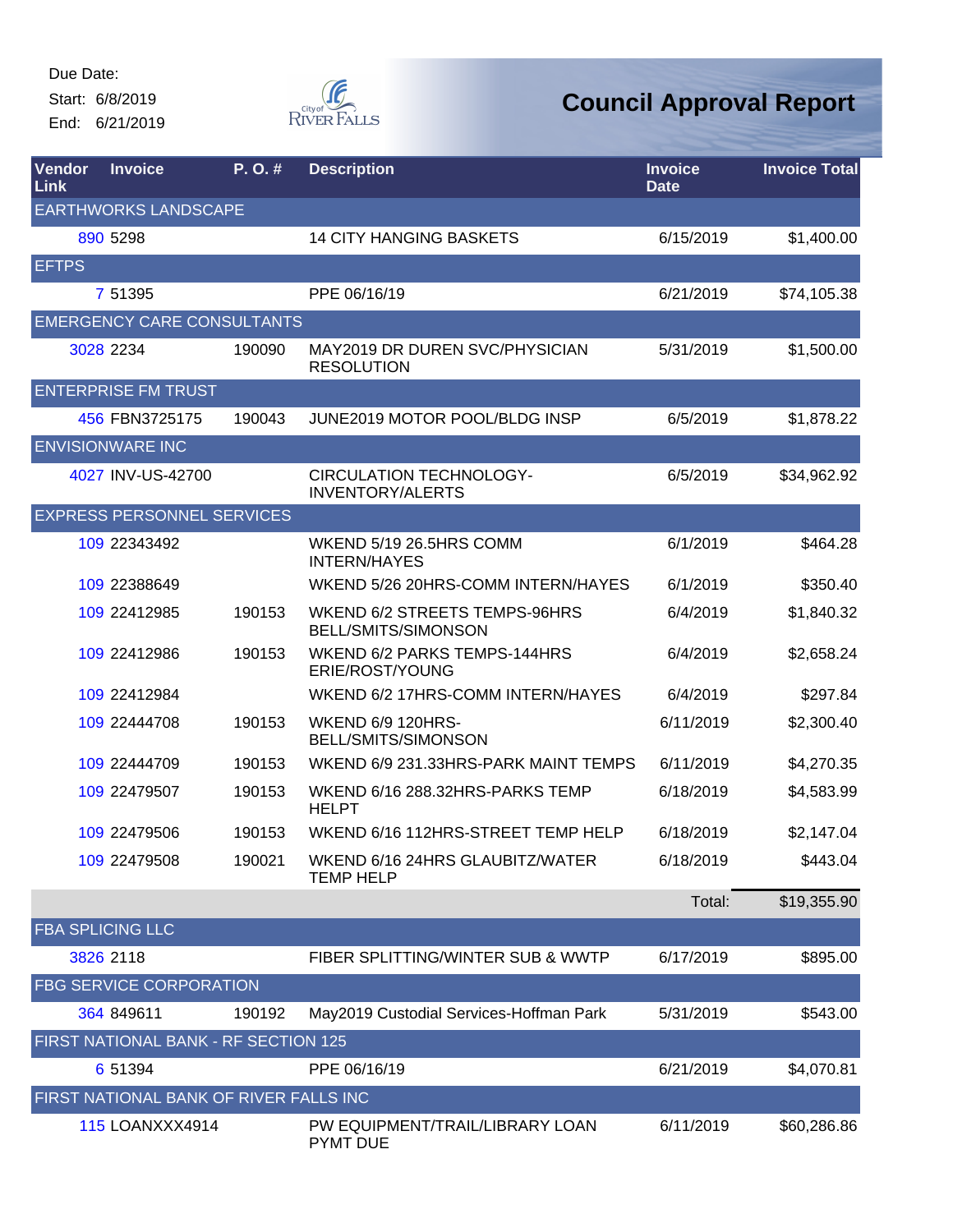Start: 6/8/2019 End: 6/21/2019



| Vendor<br>Link      | <b>Invoice</b>                         | P.O.#  | <b>Description</b>                                   | <b>Invoice</b><br><b>Date</b> | <b>Invoice Total</b> |
|---------------------|----------------------------------------|--------|------------------------------------------------------|-------------------------------|----------------------|
|                     | FORUM COMMUNICATION CO                 |        |                                                      |                               |                      |
|                     | 234 MAY2019                            |        | MAY2019 RF JOURNAL POSTINGS &<br><b>NOTICES</b>      | 6/1/2019                      | \$1,753.47           |
|                     | <b>FREEMAN PROPERTIES</b>              |        |                                                      |                               |                      |
|                     | 3975 JUNE19SOLAR                       |        | JUNE2019 SOLAR REFUND #9363-00                       | 6/11/2019                     | \$137.24             |
|                     | FRONT LINE PLUS INC                    |        |                                                      |                               |                      |
|                     | 984 13019                              | 190123 | <b>Outdoor Warning Siren/Installation Assistance</b> | 6/7/2019                      | \$12,515.00          |
|                     | <b>GRACE PAULSON</b>                   |        |                                                      |                               |                      |
|                     | 937 JUNE19SOLAR                        |        | JUNE2019 SOLAR REFUND #5856-00                       | 6/11/2019                     | \$99.95              |
|                     | HANTEN BROADCASTING COMPANY INC        |        |                                                      |                               |                      |
|                     | 306 MAY2019                            |        | <b>MAY2019 SPORTSCASTERS CLUB</b>                    | 5/31/2019                     | \$60.00              |
|                     | HUEBSCH LAUNDRY COMPANY                |        |                                                      |                               |                      |
|                     | 146 4302098                            | 190011 | 6/5 HUEBSCH ELECTRIC UNIFORM                         | 6/5/2019                      | \$250.59             |
|                     | 146 4302099                            | 190016 | 6/5 HUEBSCH WATER UNIFORMS                           | 6/5/2019                      | \$32.23              |
|                     | 146 4302100                            | 190035 | 6/5 HUEBSCH PW UNIFORMS                              | 6/5/2019                      | \$133.81             |
|                     | 146 4302101                            | 190017 | 6/5 HUEBSCH WWTP UNIFORMS                            | 6/5/2019                      | \$44.74              |
|                     | 146 4306153                            | 190011 | 6/12 HUEBSCH ELECTRIC UNIFORM                        | 6/12/2019                     | \$250.59             |
|                     | 146 4305954                            |        | 6/12 TEN LOGO WEAR UNIFORMS                          | 6/12/2019                     | \$93.80              |
|                     | 146 4306154                            | 190016 | 6/12 HUEBSCH WATER UNIFORMS                          | 6/12/2019                     | \$166.73             |
|                     | 146 4306155                            | 190035 | 6/12 HUEBSCH PW UNIFORMS                             | 6/12/2019                     | \$137.15             |
|                     | 146 4306156                            | 190017 | 6/12 HUEBSCH WWTP UNIFORMS                           | 6/12/2019                     | \$44.74              |
|                     | 146 4311006                            | 190018 | 6/19 CITY HALL BRUSHMAT SERVICE                      | 6/19/2019                     | \$56.92              |
|                     | 146 4311000                            | 190044 | 6/19 LINEN/BRUSHMAT SVC                              | 6/19/2019                     | \$42.81              |
|                     |                                        |        |                                                      | Total:                        | \$1,254.11           |
|                     | INDUSTRIAL HEALTH SERVICES NETWORK INC |        |                                                      |                               |                      |
|                     | 948 118555                             |        | <b>MAY2019 DOT RANDOM DRUG</b><br><b>SCREENINGS</b>  | 5/31/2019                     | \$135.80             |
| <b>INFOSEND INC</b> |                                        |        |                                                      |                               |                      |
|                     | 150 154800                             | 190041 | MAY2019 RFMU MONTHLY STMT SVCS                       | 6/1/2019                      | \$3,131.88           |
|                     | 150 155552                             | 190036 | JUNE2019 RFMU MONTHLY BILLING<br><b>INSERTS</b>      | 6/19/2019                     | \$1,368.00           |
|                     |                                        |        |                                                      | Total:                        | \$4,499.88           |
|                     |                                        |        | INTERNATIONAL CITY MGMT ASSOC RETIREMENT CORP        |                               |                      |
|                     | 1 51389                                |        | PPE 06/16/19                                         | 6/21/2019                     | \$20,503.46          |
|                     | 1 51390                                |        | PPE 06/16/19                                         | 6/21/2019                     | \$1,650.78           |
|                     |                                        |        |                                                      | Total:                        | \$22,154.24          |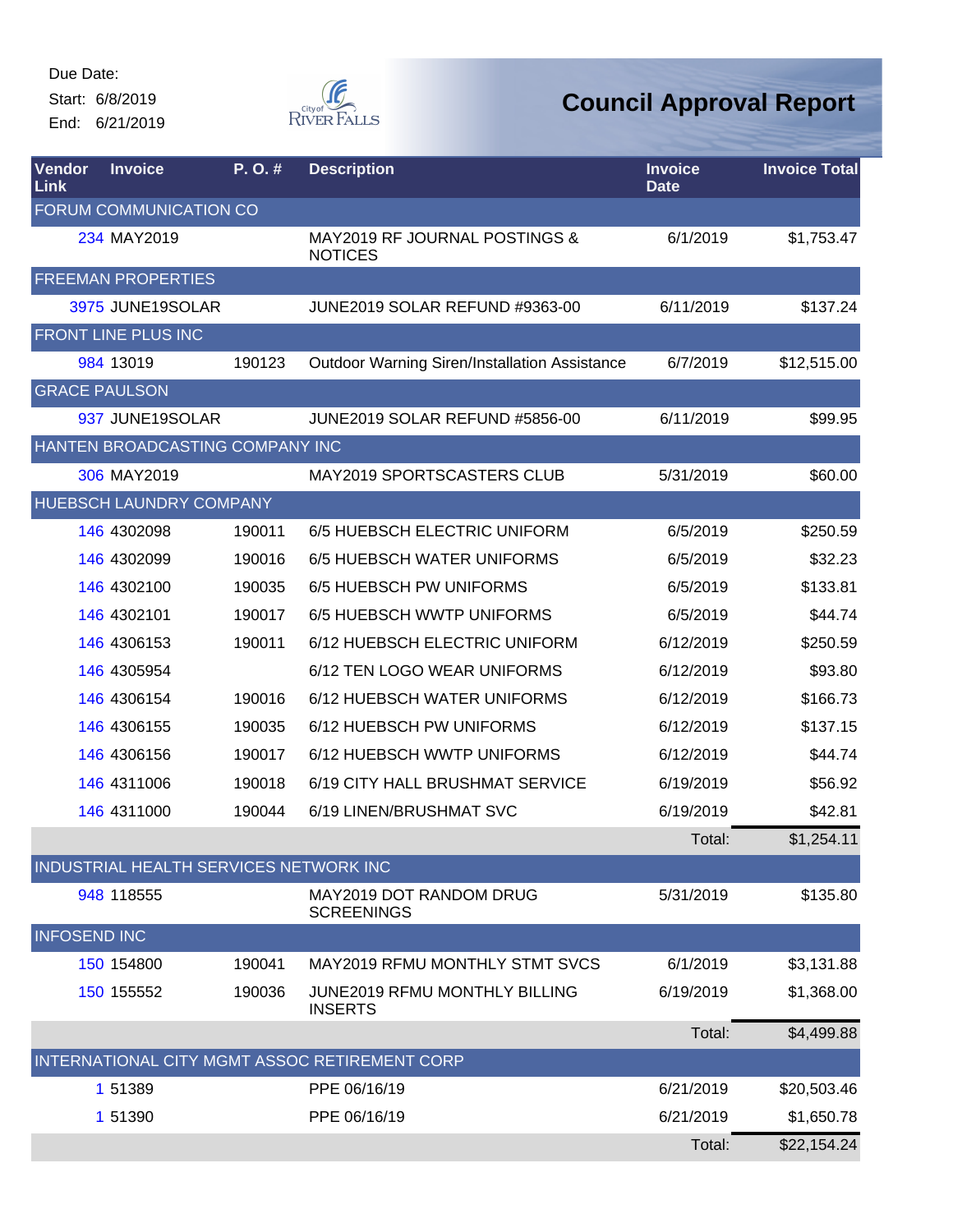Start: 6/8/2019

End: 6/21/2019



| Vendor<br>Link         | <b>Invoice</b>                      | P.O.#  | <b>Description</b>                                     | <b>Invoice</b><br><b>Date</b> | <b>Invoice Total</b> |
|------------------------|-------------------------------------|--------|--------------------------------------------------------|-------------------------------|----------------------|
|                        | <b>J HAAS EXCAVATING</b>            |        |                                                        |                               |                      |
|                        | <b>1179 ROWPERMIT</b>               |        | RETURN OF ROW DEPOSIT #2017-038                        | 6/18/2019                     | \$1,015.51           |
| <b>J&amp;J GIS LLC</b> |                                     |        |                                                        |                               |                      |
|                        | 651 MAY2019                         | 190065 | MAY2019 GIS SVCS                                       | 5/31/2019                     | \$1,440.00           |
| JENSEN, SCOTT          |                                     |        |                                                        |                               |                      |
|                        | 1620 2019EYEWEAR                    |        | 2019 SAFETY EYEWEAR REIMBURSEMENT                      | 6/17/2019                     | \$200.00             |
| <b>KWIK TRIP</b>       |                                     |        |                                                        |                               |                      |
|                        | 172 MAY19 MOTOR<br><b>FUEL</b>      |        | <b>MAY19 MOTOR FUEL STMT</b>                           | 5/31/2019                     | \$9,829.92           |
|                        | LEXISNEXIS RISK DATA MGMT INC       |        |                                                        |                               |                      |
|                        | 3765 1703497-<br>20190531           |        | MAY2019 ADV PERSON MONTHLY SEARCH<br><b>FEE</b>        | 5/31/2019                     | \$50.00              |
|                        | <b>LINEHAN OUTDOOR SERVICES LLC</b> |        |                                                        |                               |                      |
|                        | 1570 3525                           | 190143 | May2019-Summer Mowing-Whitetail Corporate<br>Park      | 5/31/2019                     | \$855.00             |
|                        | 1570 3524                           | 190142 | May2019-Summer Mowing-Sterling Ponds<br>Corporate      | 5/31/2019                     | \$375.00             |
|                        | 1570 3523                           | 190141 | May2019 Summer Mowing-Sterling Ponds                   | 5/31/2019                     | \$1,410.00           |
|                        | 1570 3526                           | 190143 | MAY2019 NEW PD BLDG/REMOVE<br>SHRUBS/MULCH             | 5/31/2019                     | \$1,760.00           |
|                        |                                     |        |                                                        | Total:                        | \$4,400.00           |
|                        | LOFFLER COMPANIES INC               |        |                                                        |                               |                      |
|                        | 182 385950209                       |        | <b>JUNE19 PW KONICA MINOLTA</b><br><b>BASE/OVERAGE</b> | 5/21/2019                     | \$219.94             |
|                        | 182 24874625                        |        | JUNE19 COURT/CSR KONICA COPIER                         | 6/1/2019                      | \$160.00             |
|                        | 182 24874627                        |        | JUNE2019 KONICA COPIER BASE/USAGE                      | 6/1/2019                      | \$307.47             |
|                        | 182 24874626                        |        | JUNE2019 CH MAILROOM KONICA COPIER                     | 6/1/2019                      | \$249.00             |
|                        | 182 24874624                        |        | JUNE2019 FIRE DEPT KONICA MINOLTA<br><b>COPIER</b>     | 6/1/2019                      | \$216.00             |
|                        | 182 3133504                         |        | JUNE2019 AMBULANCE KONICA OVERAGE                      | 6/10/2019                     | \$5.88               |
|                        | 182 24999944                        |        | <b>JUNE2019 AMB KONICA MINOLTA COPIER</b>              | 6/17/2019                     | \$123.00             |
|                        |                                     |        |                                                        | Total:                        | \$1,281.29           |
|                        | <b>MAILROOM FINANCE INC</b>         |        |                                                        |                               |                      |
|                        | 845 MAYSTMT                         |        | <b>MAY19 POSTAGE METER FUNDS</b>                       | 5/31/2019                     | \$1,000.00           |
|                        | <b>MATHY CONSTRUCTION CO</b>        |        |                                                        |                               |                      |
|                        | 1184 5500047805                     | 190191 | <b>Pavement Golfview/Tower Drive</b>                   | 6/10/2019                     | \$11,215.89          |
|                        | <b>MCGINTY, PATRICK</b>             |        |                                                        |                               |                      |
|                        | 3982 062419                         |        | 6/24/19 EAU CLAIRE TRAVEL PER DIEM                     | 6/1/2019                      | \$237.50             |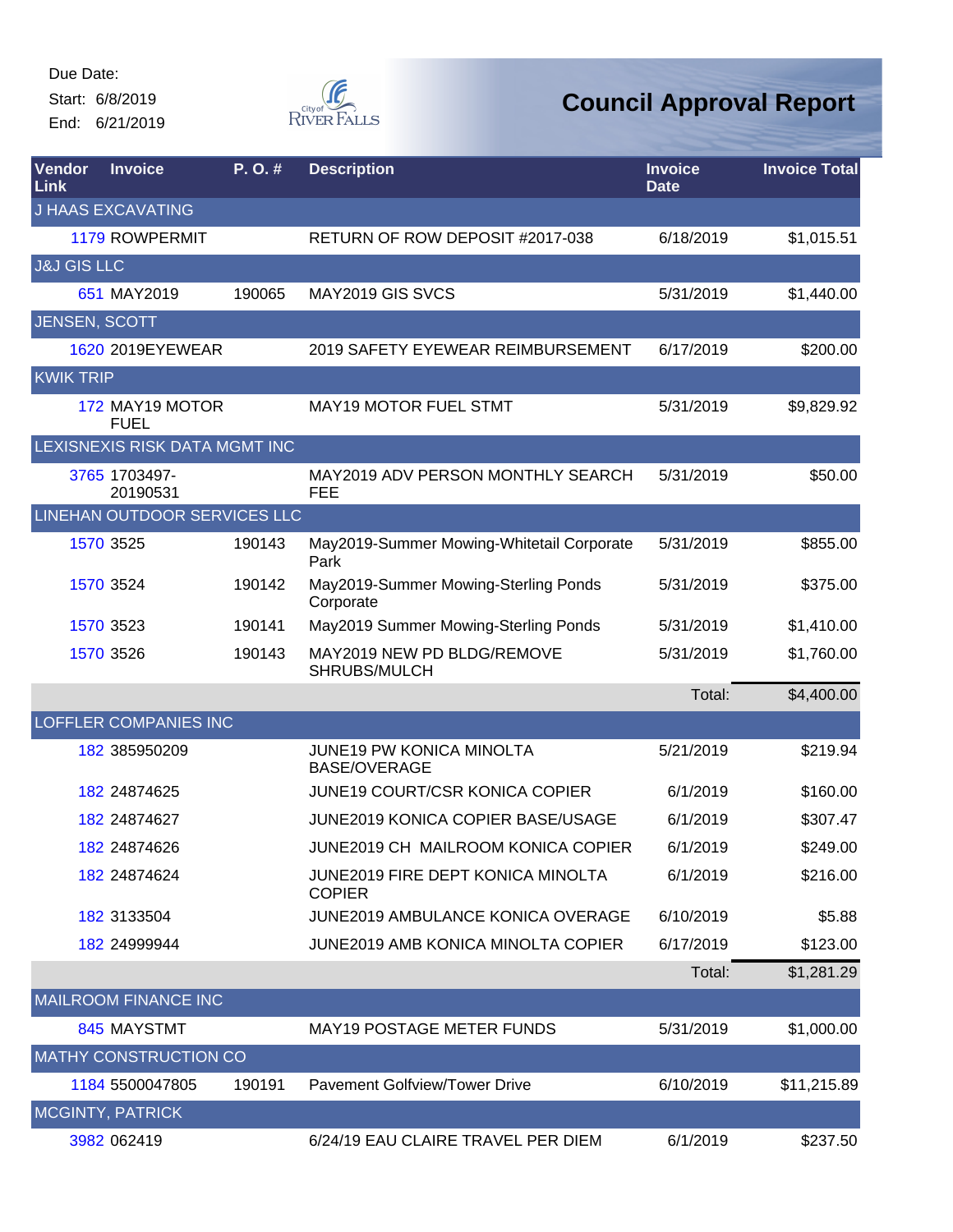Start: 6/8/2019

End: 6/21/2019



| Vendor<br><b>Link</b>  | <b>Invoice</b>                         | P. O. # | <b>Description</b>                                    | <b>Invoice</b><br><b>Date</b> | <b>Invoice Total</b> |
|------------------------|----------------------------------------|---------|-------------------------------------------------------|-------------------------------|----------------------|
|                        | 3982 061619                            |         | 6/16/19 EAU CLAIRE TRAVEL PER DIEM                    | 6/4/2019                      | \$237.50             |
|                        | 3982 ADJUST 5/27                       |         | ADJUSTMENT-REIMBURSE 5/27 PER DIEM                    | 6/4/2019                      | $-$52.00$            |
|                        |                                        |         |                                                       | Total:                        | \$423.00             |
|                        | <b>MENOMONIE PUBLIC LIBRARY</b>        |         |                                                       |                               |                      |
|                        | 2094 816656                            |         | REIMBURSE-LOST BOOK/GIFTS OF<br><b>IMPERFECTION</b>   | 6/5/2019                      | \$8.97               |
|                        | MINNESOTA CHILD SUPPORT PAYMENT CENTER |         |                                                       |                               |                      |
|                        | 4022 51400                             |         | PPE 06/16/19 Case # 001530440101                      | 6/21/2019                     | \$303.64             |
|                        | <b>MORTON SALT INC</b>                 |         |                                                       |                               |                      |
|                        | 3764 5401843866                        |         | 5/7/19 - 50.82 BULK SAFE-T-SALT                       | 5/7/2019                      | \$3,582.81           |
|                        | 3764 5401844775                        | 190051  | 5/8/19 - 76.32 BULK SAFE-T-SALT                       | 5/8/2019                      | \$5,380.56           |
|                        | 3764 5401845692                        | 190051  | 5/9/19 76.06 BULK SAFE-T-SALT                         | 5/9/2019                      | \$5,362.23           |
|                        |                                        |         |                                                       | Total:                        | \$14,325.60          |
|                        | NORTHERN STATES POWER COMPANY WI       |         |                                                       |                               |                      |
|                        | 344 MAKAYLAWOLF                        |         | ENERGY ASSIST #5200125979712/M.WOLF                   | 6/17/2019                     | \$57.23              |
|                        | ONE TIME PAY VENDOR                    |         |                                                       |                               |                      |
|                        | 9999 TWEQUITIES                        |         | REFUND-STORMWATER FINANICAL<br><b>GUARANTEE</b>       | 6/7/2019                      | \$10,853.48          |
|                        | 9999 AOLSONREFU<br><b>ND</b>           |         | REFUND-CAMPING/FAMILY EMERGENCY                       | 6/12/2019                     | \$400.00             |
|                        | 9999 RWEDEKINGR<br><b>EFUND</b>        |         | REFUND-CANCELLED SWIM LESSONS                         | 6/17/2019                     | \$25.00              |
|                        | 9999 2019                              |         | 2019 SCHOOL SUPPLY NIGHT DONATION                     | 6/18/2019                     | \$1,000.00           |
|                        |                                        |         |                                                       | Total:                        | \$12,278.48          |
| <b>PELION BENEFITS</b> |                                        |         |                                                       |                               |                      |
|                        | 5 51393                                |         | PPE 06/16/19                                          | 6/21/2019                     | \$2,707.12           |
|                        | PIERCE COUNTY PUBLIC HEALTH DEPARTMENT |         |                                                       |                               |                      |
|                        | 950 2019                               |         | 2019 GLEN PARK POOL LICENSE RENEWAL                   | 6/17/2019                     | \$254.00             |
|                        | PIERCE COUNTY TREASURER                |         |                                                       |                               |                      |
|                        | 210 MAY2019                            |         | MAY2019 JAIL/DWI/INTERLOCK                            | 5/31/2019                     | \$773.80             |
|                        | PLOEGER, JEFFREY                       |         |                                                       |                               |                      |
|                        | 1075 2019SAFETYFO<br><b>OTWEAR</b>     |         | 2019 SAFETY FOOTWEAR<br><b>REIMBURSEMENT</b>          | 6/12/2019                     | \$150.00             |
|                        | PRESCOTT WATER & SEWER UTILITY         |         |                                                       |                               |                      |
|                        | <b>1611 MARCH-</b><br>MAY2019          |         | MARCH-MAY2019 PRESCOTT AMB<br><b>WATER/SEWER/FIRE</b> | 5/31/2019                     | \$183.85             |
|                        | <b>PROCISE SOLUTIONS INC</b>           |         |                                                       |                               |                      |
|                        | 3670 3495                              | 180416  | March2019-Sharepoint Migration to Office              | 6/1/2019                      | \$4,545.00           |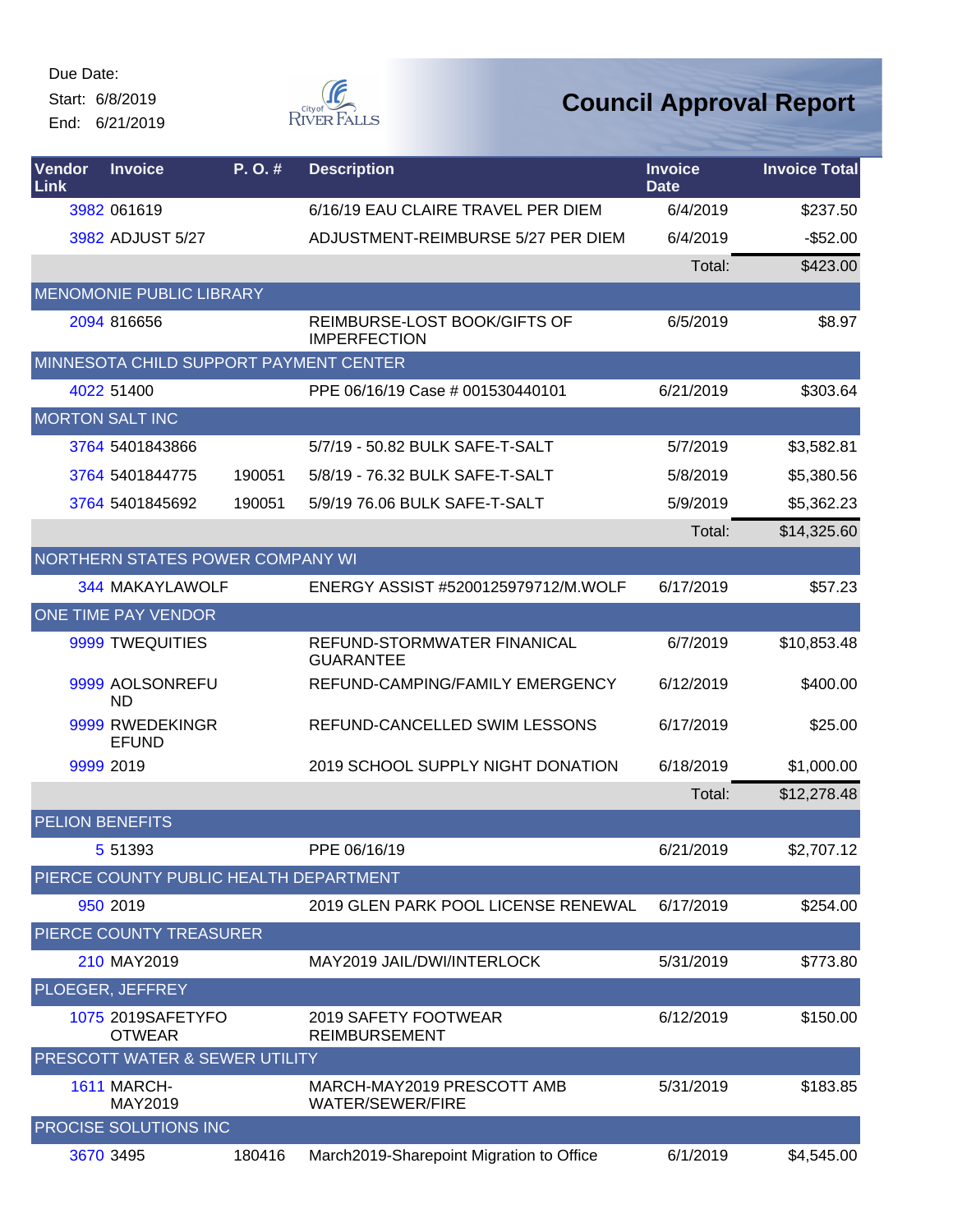Start: 6/8/2019 End: 6/21/2019



| Vendor<br>Link | <b>Invoice</b>                         | P.O.#  | <b>Description</b>                                   | <b>Invoice</b><br><b>Date</b> | <b>Invoice Total</b> |
|----------------|----------------------------------------|--------|------------------------------------------------------|-------------------------------|----------------------|
|                | PUBLIC SERVICE COMMISSION OF WISCONSIN |        |                                                      |                               |                      |
|                | 216 1905-1-05110                       |        | MAY2019 AMI ASSESSMENT FEES                          | 6/18/2019                     | \$598.79             |
|                | RAIN TO RIVERS OF WESTERN WI           |        |                                                      |                               |                      |
|                | 4063 0219-08                           |        | 2019 R2R ANNUAL MEMBERSHIP DUES                      | 6/1/2019                      | \$2,000.00           |
|                | RALEIGH, CRYSTAL                       |        |                                                      |                               |                      |
|                | 2046 SPRING2019                        |        | REIMBURSE SPRING2019-GIS CERTIFICATE                 | 6/18/2019                     | \$1,158.46           |
|                | RECYCLE TECHNOLOGIES, INC              |        |                                                      |                               |                      |
|                | 2534 191954                            | 190200 | APRIL2019-EARTH DAY ELECTRONICS<br><b>RECYLCLING</b> | 5/1/2019                      | \$24,455.20          |
|                | RFMU PAYMENTS OR REFUNDS               |        |                                                      |                               |                      |
|                | 990610 363328                          |        | REFUND-RFMU OVERPYMT #3633-28                        | 6/17/2019                     | \$24.56              |
|                | 990610 372525                          |        | REFUND-RFMU OVERYPYMT #3725-25                       | 6/17/2019                     | \$19.51              |
|                | 990610 478608                          |        | REFUND-RFMU OVERPYMT #4786-08                        | 6/17/2019                     | \$89.16              |
|                | 990610 527402-1                        |        | REFUND-RFMU OVERPYMT #5274-02                        | 6/17/2019                     | \$43.16              |
|                | 990610 539604                          |        | REFUND-RFMU OVERPYMT #5396-04                        | 6/17/2019                     | \$184.53             |
|                | 990610 558811                          |        | REFUND-RFMU OVERPYMT #5588-11                        | 6/17/2019                     | \$55.42              |
|                | 990610 638219                          |        | REFUND-RFMU OVERPYMT #6382-19                        | 6/17/2019                     | \$27.47              |
|                | 990610 656425                          |        | REFUND-RFMU OVERPYMT #6564-25                        | 6/17/2019                     | \$39.06              |
|                | 990610 709805                          |        | REFUND-RFMU OVERPYMT #7098-05                        | 6/17/2019                     | \$13.16              |
|                | 990610 791700                          |        | REFUND-RFMU OVERPYMT #7917-00                        | 6/17/2019                     | \$86.93              |
|                | 990610 801005                          |        | REFUND-RFMU OVERPYMT #8010-05                        | 6/17/2019                     | \$25.09              |
|                | 990610 863112                          |        | REFUND-RFMU OVERPYMT #8631-12                        | 6/17/2019                     | \$132.27             |
|                | 990610 889505                          |        | REFUND-RFMU OVERPYMT #8895-05                        | 6/17/2019                     | \$117.51             |
|                | 990610 952201                          |        | REFUND-RFMU OVERPYMT #9522-01                        | 6/17/2019                     | \$160.86             |
|                |                                        |        |                                                      | Total:                        | \$1,018.69           |
|                | RIVER FALLS CHAMBER OF COMMERCE INC    |        |                                                      |                               |                      |
|                | 225 1ST QTR 2019                       |        | 1ST QTR 2019 ROOM TAX                                | 5/31/2019                     | \$15,081.07          |
|                | RIVER FALLS POLICE ASSOCIATION         |        |                                                      |                               |                      |
|                | 9 51396                                |        | PPE 06/16/19                                         | 6/21/2019                     | \$648.00             |
|                | RIVER FALLS YOUTH BASKETBALL INC       |        |                                                      |                               |                      |
|                | 1497 2019                              |        | YOUTH EVENT DONATION/GOLF HOLE<br><b>SPONSORSHIP</b> | 6/5/2019                      | \$100.00             |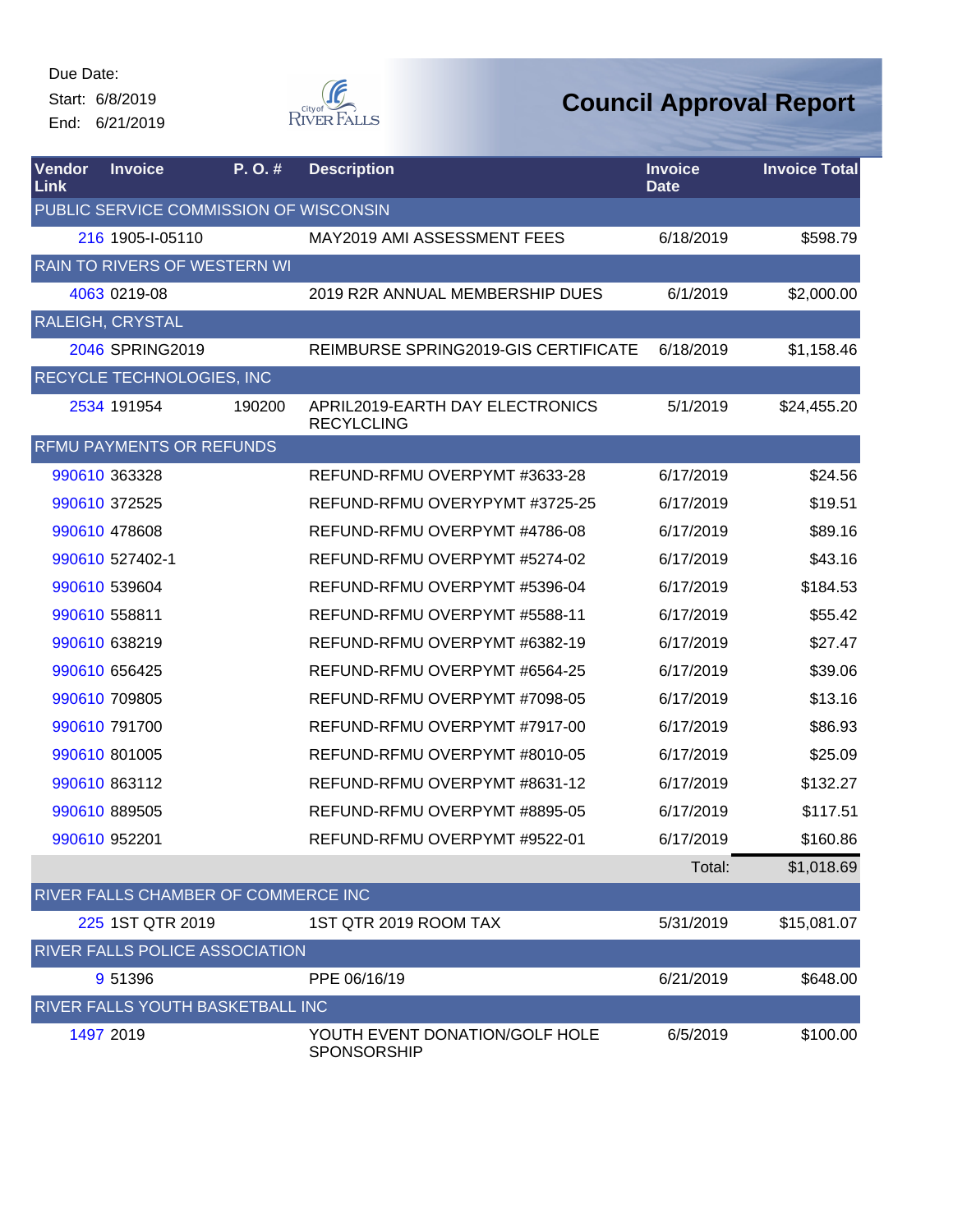Start: 6/8/2019 End: 6/21/2019



| Vendor<br>Link     | <b>Invoice</b>                           | P.O.#  | <b>Description</b>                                                 | <b>Invoice</b><br><b>Date</b> | <b>Invoice Total</b> |
|--------------------|------------------------------------------|--------|--------------------------------------------------------------------|-------------------------------|----------------------|
|                    | <b>ROSS &amp; ASSOCIATES LTD</b>         |        |                                                                    |                               |                      |
|                    | 375 MAY2019/APP1 180421<br>2             |        | MAY2019-GLEN PARK STORM SHELTER                                    | 5/31/2019                     | \$68,495.00          |
|                    | 375 MAY2019/APP1 180420<br>3             |        | <b>MAY2019 GLEN PARK PAVILION</b>                                  | 5/31/2019                     | \$166,107.50         |
|                    |                                          |        |                                                                    | Total:                        | \$234,602.50         |
| <b>RUNNING INC</b> |                                          |        |                                                                    |                               |                      |
|                    | 1573 21092                               | 190086 | MAY2019 Taxi Management Services                                   | 5/31/2019                     | \$16,756.52          |
|                    | RURAL ELECTRIC SUPPLY COOPERATIVE        |        |                                                                    |                               |                      |
|                    | 221 752254-00                            | 190187 | <b>INSULATOR PINS/GUY GRIP-WPPI MINOR</b><br><b>MATERIAL ORDER</b> | 6/6/2019                      | \$286.42             |
|                    | <b>RUSK COUNTY COMMUNITY LIBRARY</b>     |        |                                                                    |                               |                      |
|                    | 1355 795443                              |        | REIMBURSE-DAMAGED BOOK/PERFECT<br><b>SEASON</b>                    | 6/10/2019                     | \$8.50               |
|                    | 1355 819484                              |        | REIMBURSE-DAMAGED BOOK-SWORD<br><b>SONG</b>                        | 6/10/2019                     | \$26.00              |
|                    |                                          |        |                                                                    | Total:                        | \$34.50              |
| <b>SAVATREE</b>    |                                          |        |                                                                    |                               |                      |
|                    | 772 6682322                              | 190048 | 1340 SHORT ST/GRIFFEY ST<br>REMOVAL/PRUNING                        | 6/11/2019                     | \$1,390.00           |
|                    | SHORT ELLIOTT HENDRICKSON INC            |        |                                                                    |                               |                      |
|                    | 244 368978                               | 180424 | THRU MAY2019 TROY/POMEROY<br><b>WATERMAIN RELOCATE</b>             | 6/12/2019                     | \$6,709.77           |
|                    | <b>SOUTH FORK CAFE INC</b>               |        |                                                                    |                               |                      |
|                    | 250 0166716                              |        | 6/13/19 LANDLORD CONNECTIONS                                       | 6/13/2019                     | \$649.00             |
|                    | <b>SPLITTGERBER, AILENE</b>              |        |                                                                    |                               |                      |
|                    | 1209 062319                              |        | 6/23 ELKHART LAKE TRAVEL PER DIEM                                  | 6/1/2019                      | \$178.50             |
|                    | <b>ST CROIX COUNTY TREASURER</b>         |        |                                                                    |                               |                      |
|                    | 252 MAY2019                              |        | MAY2019 JAIL/DWI/INTERLOCK                                         | 5/31/2019                     | \$151.00             |
|                    | <b>ST CROIX VALLEY NATURAL GAS CO</b>    |        |                                                                    |                               |                      |
|                    | 255 26072                                |        | FINAL GAS BILL-300 RIVER ST                                        | 5/31/2019                     | \$8.57               |
| <b>STATE OF WI</b> |                                          |        |                                                                    |                               |                      |
|                    | 259 MAY2019                              |        | MAY2019 PENALTY ASSESSMENT                                         | 5/31/2019                     | \$2,911.99           |
|                    | STATE OF WI DEPT OF EMPLOYEE TRUST FUNDS |        |                                                                    |                               |                      |
|                    | 11 51397                                 |        | PPE 06/16/19                                                       | 6/21/2019                     | \$91,358.71          |
|                    | <b>STATE TREASURER</b>                   |        |                                                                    |                               |                      |
|                    | 260 JUNE2019                             |        | JUNE2019 ELECTRIC/WATER/SEWER BOND<br><b>RESERVE</b>               | 6/12/2019                     | \$162,000.00         |
|                    |                                          |        | STATEWIDE ENERGY EFFICIENCY & RENEWABLES ADMIN INC                 |                               |                      |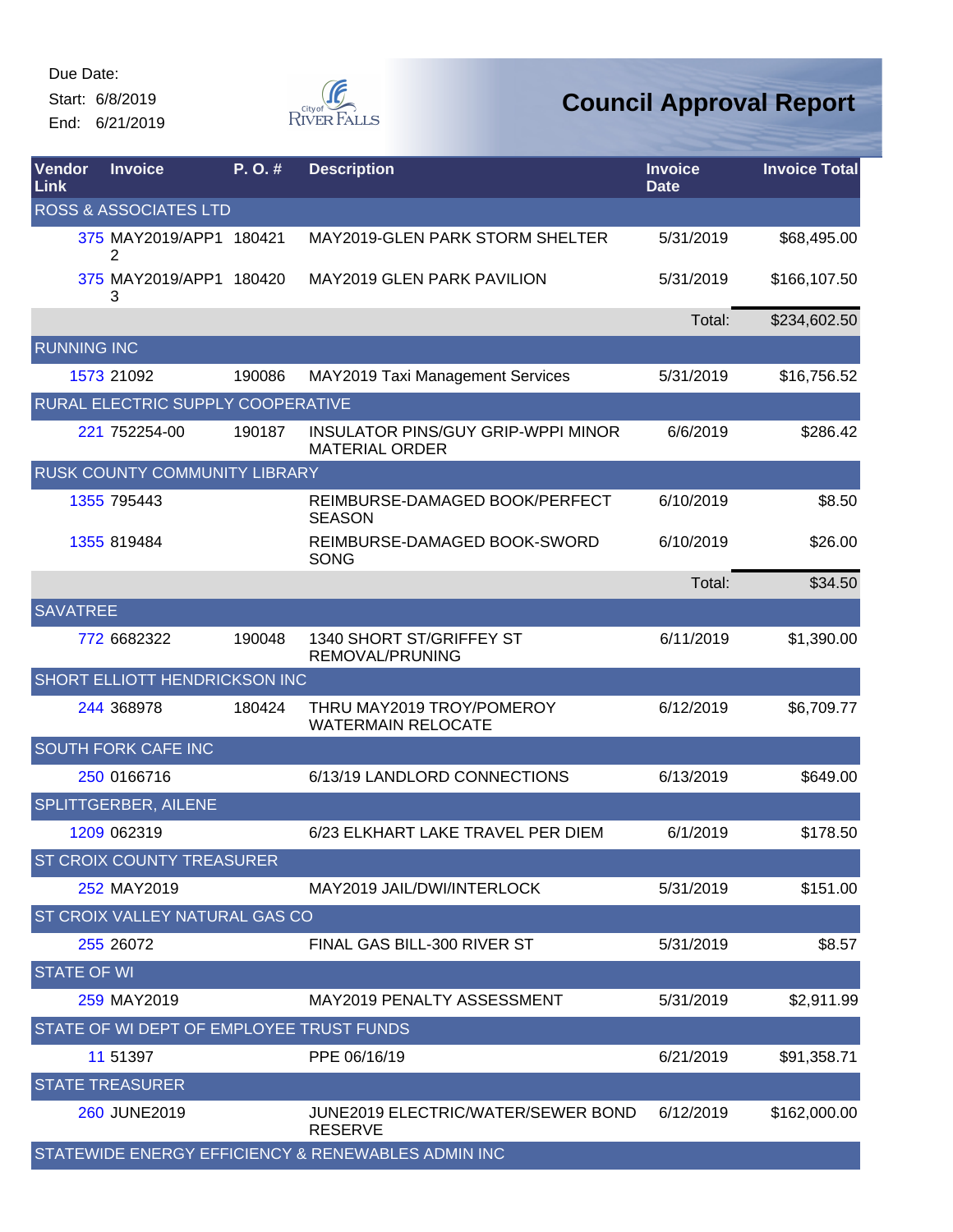Start: 6/8/2019

End: 6/21/2019



| Vendor<br>Link       | <b>Invoice</b>                             | P.O.#  | <b>Description</b>                                           | <b>Invoice</b><br><b>Date</b> | <b>Invoice Total</b> |
|----------------------|--------------------------------------------|--------|--------------------------------------------------------------|-------------------------------|----------------------|
|                      | 243 APRIL2019                              |        | APRIL2019 CTC ENERGY EFF FUNDS TO<br><b>FOCUS ON ENERGY</b>  | 5/1/2019                      | \$4,052.37           |
|                      | 243 MAY2019                                |        | MAY2019 CTC ENERGY EFFICIENCY<br><b>FUNDS-FOCUS ON ENERG</b> | 5/1/2019                      | \$3,279.27           |
|                      |                                            |        |                                                              | Total:                        | \$7,331.64           |
|                      | <b>STRAND ASSOCIATES, INC</b>              |        |                                                              |                               |                      |
|                      | 3346 0150136                               | 190162 | MAY2019 BIOSOLIDS STUDY                                      | 6/14/2019                     | \$2,560.00           |
|                      | 3346 0150115                               | 190088 | MAY2019-WWTP AERATION                                        | 6/14/2019                     | \$27,973.58          |
|                      |                                            |        |                                                              | Total:                        | \$30,533.58          |
|                      | <b>STUART C IRBY TOOL AND SAFETY</b>       |        |                                                              |                               |                      |
|                      | 156 S011054159.00 190188<br>3              |        | <b>VISTA SWITCH INTERRUPTER/UWRF</b><br><b>SUBSTATION</b>    | 5/31/2019                     | \$107,885.00         |
|                      | 156 S011399603.00 190186<br>1              |        | 50 REEL/SPOOLS-WPPI MINOR MATERIAL<br><b>ORDER</b>           | 6/4/2019                      | \$156.31             |
|                      | 156 S011408916.00 190195<br>1              |        | <b>UGUARDS - INVENTORY</b>                                   | 6/13/2019                     | \$527.00             |
|                      |                                            |        |                                                              | Total:                        | \$108,568.31         |
|                      | TD & I CABLE MAINTENANCE INC               |        |                                                              |                               |                      |
|                      | 2008 8870                                  | 190201 | Directional Boring/235 Foster St                             | 6/11/2019                     | \$1,230.00           |
|                      | <b>THERESA FAUSTINI</b>                    |        |                                                              |                               |                      |
|                      | 3553 2019SPRING                            |        | SPRING2019 TUITION<br>REIMBURSEMENT/EMT CLASS                | 6/19/2019                     | \$385.40             |
|                      | TOLTZ, KING, DUVALL, ANDERSON & ASSOCIATES |        |                                                              |                               |                      |
|                      | 2172 002019001930                          | 180433 | 4/28/19-5/25/19-North Interceptor Sewer<br>Design            | 6/3/2019                      | \$2,431.07           |
|                      | 2172 002019001931                          | 190089 | 4/28/19-5/25/19 St Croix Street Outfall Design               | 6/3/2019                      | \$1,381.56           |
|                      |                                            |        |                                                              | Total:                        | \$3,812.63           |
|                      | TRC ENVIRONMENTAL CORPORATION              |        |                                                              |                               |                      |
|                      | 1405 364288                                | 190116 | MAY2019-HYDRO RELICENSING/YEAR 2                             | 6/11/2019                     | \$6,727.77           |
|                      |                                            |        | UNEMPLOYMENT INSURANCE-DEPT OF WORKFORCE DEV                 |                               |                      |
|                      | 277 9573746                                |        | ACCT#698064-000-3 5/12-5/18 BENEFIT<br><b>ADJUSTMENT</b>     | 5/31/2019                     | \$258.63             |
|                      | <b>VERSA VEND VENDING</b>                  |        |                                                              |                               |                      |
|                      | 1205 2114:019521                           |        | 5/1/19 CITY HALL COFFEE SUPPLIES                             | 5/1/2019                      | \$35.00              |
|                      | 1205 2114:019630                           |        | 5/8/19 CITY HALL COFFEE SUPPLIES                             | 5/8/2019                      | \$35.00              |
|                      | 1205 2114:019690                           |        | 6/5/19 CITY HALL COFFEE SUPPLIES                             | 6/5/2019                      | \$35.00              |
|                      |                                            |        |                                                              | Total:                        | \$105.00             |
| <b>VICKI M MARES</b> |                                            |        |                                                              |                               |                      |
|                      | 3523 JUNE2019                              |        | 6/4/19 HEARTSAVER CPR CLASS                                  | 6/16/2019                     | \$75.00              |